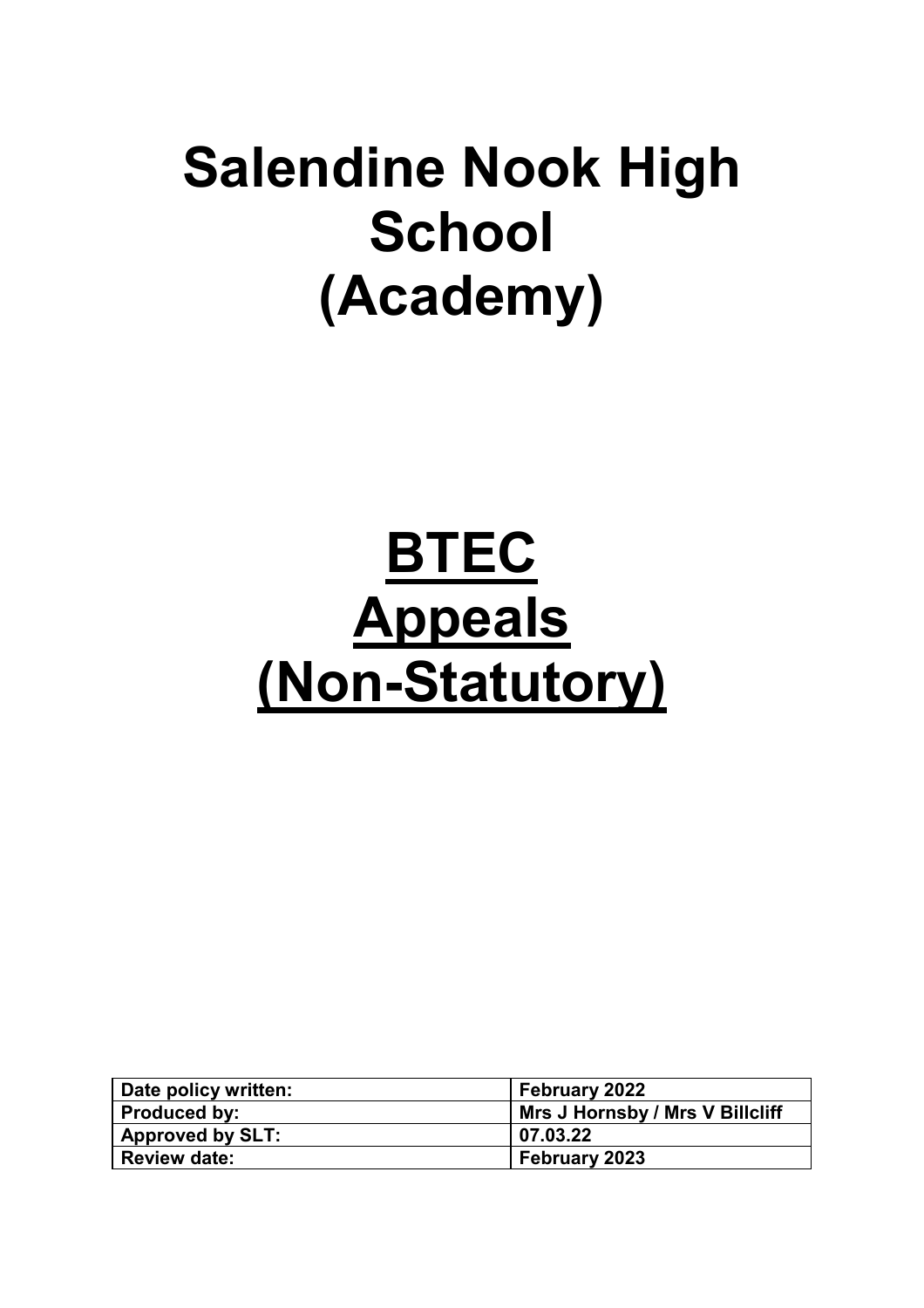#### **Aims**

- 1. To enable the learner to enquire, question or appeal against an assessment decision.
- 2. To attempt to reach agreement between the learner and the Assessor at the earliest opportunity.
- 3. To standardise and record any appeal to ensure openness and fairness.
- 4. To facilitate a learner's ultimate right of appeal to the Awarding Body where appropriate.
- 5. To protect the interests of all learners and the integrity of the qualification.

#### **In order to do this, SNHS will:**

- $\triangleright$  Inform the learner at induction, of the Appeals Policy and procedure
- $\triangleright$  Record, track and validate any appeal;
- Forward the appeal to the Awarding Body when a learner considers that a decision continues to disadvantage her/him after the internal appeals process has been exhausted;
- $\triangleright$  Keep appeals records for inspection by the Awarding Body for a minimum of 18 months;
- $\triangleright$  Have a staged appeals procedure;
- $\triangleright$  Will take appropriate action to protect the interests of other learners and the integrity of the qualification, when the outcome of an appeal questions the validity of other results;
- $\triangleright$  Monitor appeals to inform quality improvement.

#### **Appeals Procedure**

At Salendine Nook High School we will follow Edexcel's policy regarding appeals. Edexcel will also not intervene until we have carried out an extensive internal enquiry which involves these six stages:

| <b>Stage 1</b> : Student is unhappy with the grade/outcome of assessed work                                                                                                                                                                                              |  |  |
|--------------------------------------------------------------------------------------------------------------------------------------------------------------------------------------------------------------------------------------------------------------------------|--|--|
|                                                                                                                                                                                                                                                                          |  |  |
| <b>Stage 2:</b> The student must discuss the outcome with the teacher that marked that<br>work. If they are still unhappy with the outcome then go to stage three<br>Stage 3: Your work will be re-assessed by the Lead Internal Verifier.                               |  |  |
|                                                                                                                                                                                                                                                                          |  |  |
| <b>Stage 4</b> : The work will be re-assessed by Mrs V Billcliff (Quality Nominee) (unless<br>they are the LIV, then it will move straight to stage 5). If the student is still unhappy<br>with the outcome move to stage five.                                          |  |  |
|                                                                                                                                                                                                                                                                          |  |  |
| <b>Stage 5:</b> The Head of Centre (Mr D Christian) will appoint a senior member of staff to<br>review the work and make a judgement in favour of the student or the assessor. If the<br>student is still unhappy with the outcome of the appeal then move to stage six. |  |  |
| (a) Appeals should be made as early as<br>possible in order to ensure that the<br>internal appeals process is completed                                                                                                                                                  |  |  |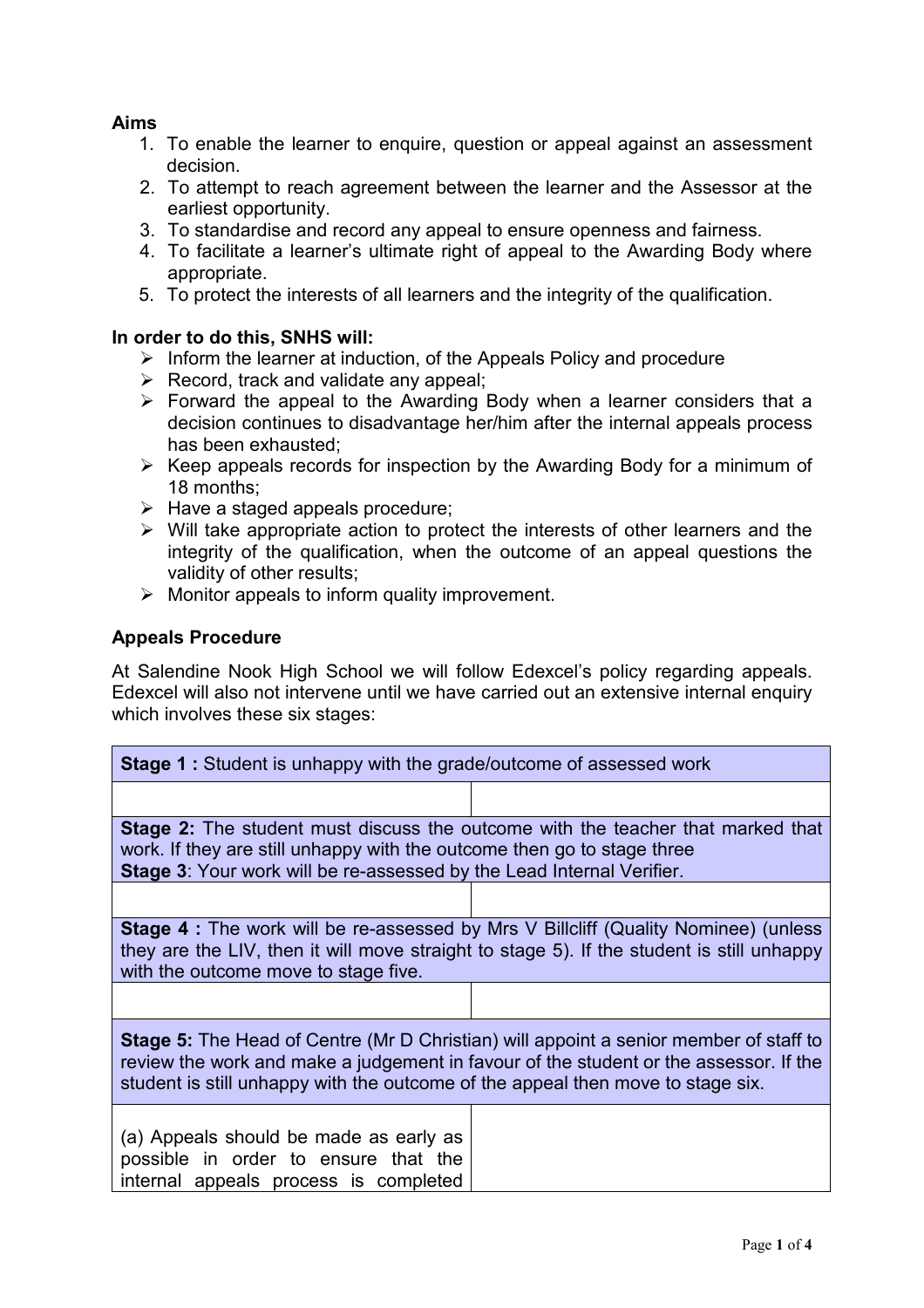| prior to the submission of centre marks to<br>the Awarding Body.                                                                                                                                                                                                                                                        |                                                                                |
|-------------------------------------------------------------------------------------------------------------------------------------------------------------------------------------------------------------------------------------------------------------------------------------------------------------------------|--------------------------------------------------------------------------------|
| (b) Appeals must be made in writing.                                                                                                                                                                                                                                                                                    |                                                                                |
| (c). The Head of Centre will appoint a<br>senior member of staff e.g. an Assistant<br>Principal/ Vice Principal to conduct the<br>investigation. The senior member of staff<br>will not have had any involvement in the<br>internal assessment process for that<br>subject.                                             |                                                                                |
| (d) The purpose of the appeal will be to<br>decide whether the process used for<br>internal assessments conformed to the<br>Awarding Body's specification and subject<br>specific associated documents.                                                                                                                 |                                                                                |
| (e) The appellant will be informed in<br>writing of the outcome of the appeal,<br>including any relevant correspondence<br>with the Awarding Body, and any changes<br>made to internal assessment procedures.                                                                                                           |                                                                                |
| (f) The outcome of the appeal will be<br>made known to the Head of Centre and<br>will be logged as a complaint. A written<br>record will be kept and made available to<br>the Awarding Body upon request. Should<br>the appeal bring any irregularity in<br>procedures to light, the Awarding Body<br>will be informed. |                                                                                |
|                                                                                                                                                                                                                                                                                                                         | Stage 6: The Quality Nominee will refer the appeal to Edexcel. The appropriate |

documentation will be completed by the Exams Officer.

Each stage of the appeals procedure must be recorded, signed and dated. They must also be monitored by the Quality nominee from stage 4.

### **External appeals procedure (Edexcel 3.1 to 4.2)**

3. Overview of the External review and appeals process carried out by Edexcel First Stage - Reviews

3.1 Any reviews about a decision made by Pearson affecting your centre or your learners, including reviews about Standards Verification or External Examiner outcomes, should be communicated via the Pearson Support Portal within 14 working of receiving their decision or results.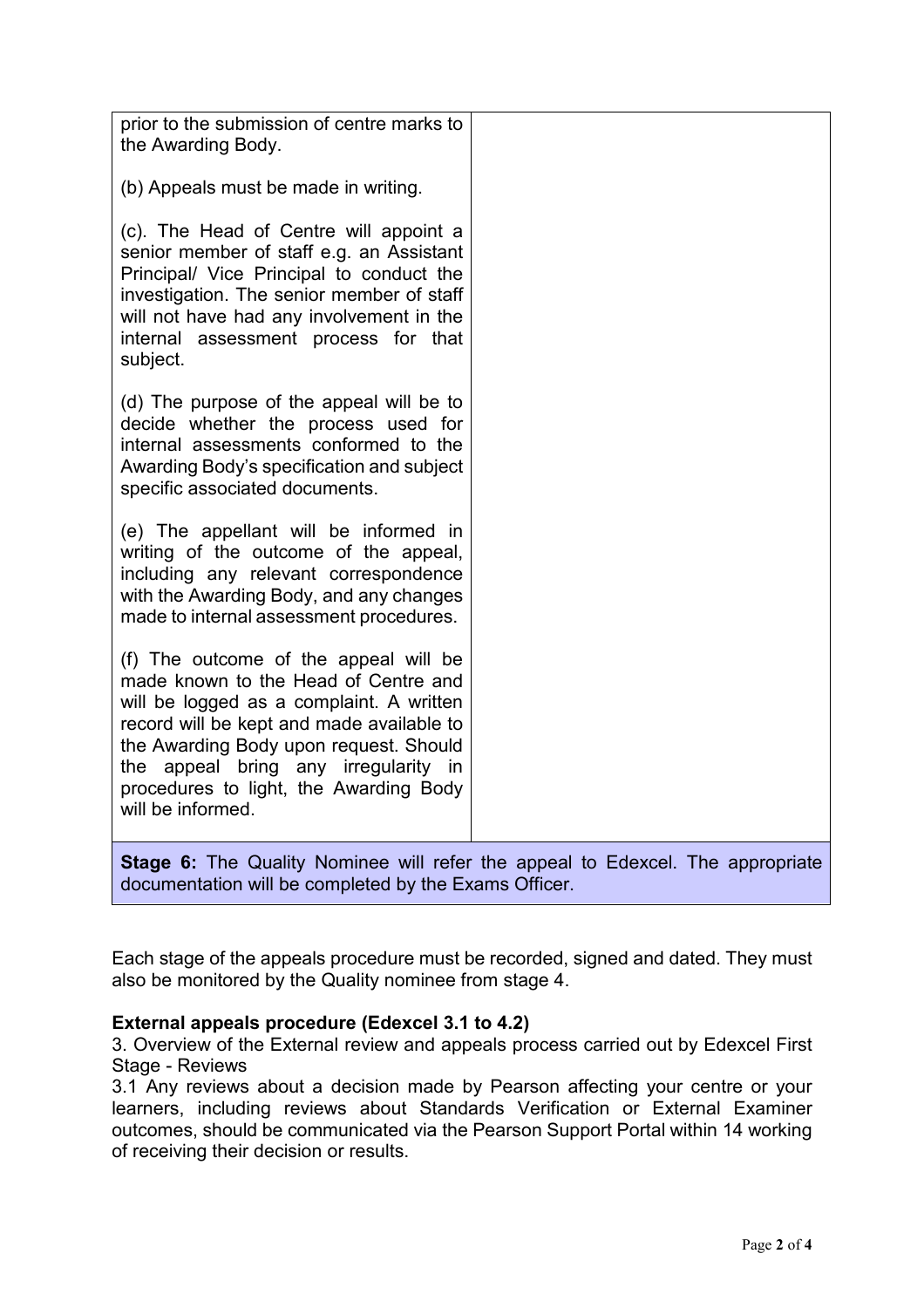3.2 Usually centres will make an application on behalf of a learner with their consent. However, learners may also apply directly to Pearson if they have first been through the centre's internal appeals process. Learners who want to enquire about a centres decision which they feel has disadvantaged them, should communicate via the Pearson Support Portal within 14 working days of being told the outcome of the centre's appeals process.

3.3 All cases are reviewed by their assessment experts who have responsibility for the qualification subject.

**When to apply**: within 14 working days of receiving the decision or result. How to apply: Pearson Support Portal Acknowledgment: they will acknowledge the review within three working days

Outcome of the application: they will respond to the review within 30 working days of receiving it

Next step: If you are not happy with the outcome of the review you have 14 working days in which to request that a Preliminary Stage Appeal Investigations is undertaken.

#### **Second Stage - Preliminary Appeal Review**

3.4 You should make an appeal based only on whether they used procedures that were consistent with the regulatory authorities' requirements and applied their own procedures properly and fairly in arriving at judgments. The appeals office may refuse to accept your appeal if no procedural ground is given.

3.5 An appeals specialist, with no previous involvement with your case, will review the appeal. The specialist will check all the information against policies and procedures to confirm if correct procedures have been followed.

**When to apply**: 14 working days of receiving the outcome of the first stage review

How to apply: Pearson Support Portal Acknowledgment: They will acknowledge the appeal application within three working days and within 14 working days we will confirm whether the case has been accepted or not.

Outcome of the application: They will write to you with the outcome of the appeal review within 21 working days of confirming our acceptance of the case. Next step: If you are not happy with the outcome of the appeal review, you may submit a request for an appeal hearing via the Pearson Support Portal.

#### **Third Stage – Pearson Appeal Hearings**

3.6 Their Appeals Office will accept an appeal if:

- $\triangleright$  The Head of Centre makes the appeal in writing within 14 working days of the outcome of the Preliminary Appeal Review;
- $\triangleright$  The centre's appeal process is completed;
- $\triangleright$  The preliminary appeal review process or any further work resulting from the review is completed

3.7 The appeal hearing will review evidence to see whether we followed the correct policies and processes.

3.8 The hearing is conducted by a panel, normally consisting of three panellists who are independent of Pearson. Panellists are appointed in line with Section 26 of the JCQ Appeals process.

3.9 The Appeals Panel with follow the procedure in the JCQ Guide to the Awarding Bodies Appeals Processes